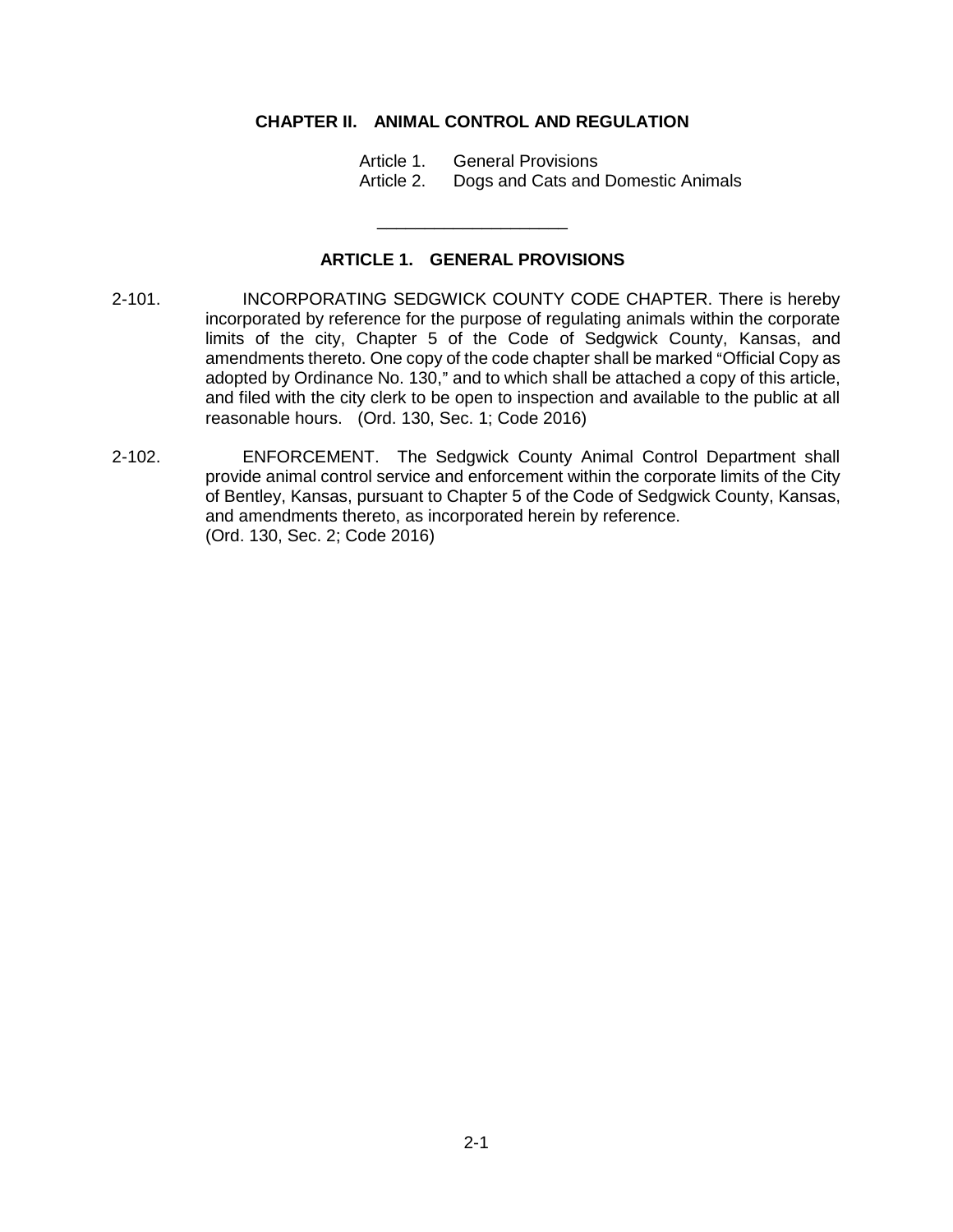## **ARTICLE 2. DOGS AND CATS AND DOMESTIC ANIMALS**

2-201. REGISTRATION; VACCINATION; TAX.

(a) It shall be the responsibility of every owner, keeper or person maintaining a dog, cat, or domestic animal to see that the animal in question is properly registered through the City of Bentley.

(b) The following requirements are applicable to owners of dogs, cats, and domestic animals within the city:

(1) Every owner of any dog, cat, or domestic animal over 6 months of age shall register his or her name, with the name, sex, and description of each dog or cat so owned with the city clerk.

(2) Upon registration, the owner shall present a current, completed certificate of immunization against rabies. No registration shall follow without evidence of this document.

(3) The owner or harborer of any dog, cat, or domestic animal shall, at the time of applying for a license, present to the city clerk a certificate from an accredited veterinarian showing that a male has been neutered or a female has been spayed.

(4) The city clerk shall collect an annual tax of \$5 for each neutered male and for each spayed female, and \$10 for each unneutered male and for each unsprayed female.

(5) The license year shall be from January 1 through December 31 of each year. The fee shall be payable before March 1 of each year without penalty.

(6) Every owner or harborer of a dog, cat, or domestic animal who shall fail to register and license the same prior to March 1 of each licensing year shall pay in addition to the license fee hereinabove provided a penalty fee for late registration of \$15.

(7) Every owner or harborer of a dog, cat, or domestic animal who shall be required to register an animal pursuant to this article shall be a resident of the City of Bentley.

(Ord. 259; Code 2016)

2-202. TAGS.

(a) It shall be the duty of the city clerk or designated agent, upon receipt of the license tax hereinbefore required, to keep a record of the time of the registration, the name of the owner or keeper, the number of the registration and the amount paid therefore, and shall deliver to the owner or keeper of a dog, cat or domestic animal a certificate in writing, stating that the person has registered the dog, cat or domestic animal and the number by which the dog, cat or domestic animal is registered, and shall also deliver to the owner or keeper of the dog, cat or domestic animal, a tag with the registration number and the license year thereon, which shall by the owner or keeper be attached to the collar to be used on the dog or cat so registered.

(b) When it shall be made to appear to the city clerk that any tag has been lost, he or she shall, upon presentation of the certificate, issue a duplicate of such tag. It shall be unlawful for any person to take off or remove the city license tag from any dog, cat, or domestic animal belonging to another, or remove the strap or collar on which the same is fastened.

(Ord. 259; Code 2016)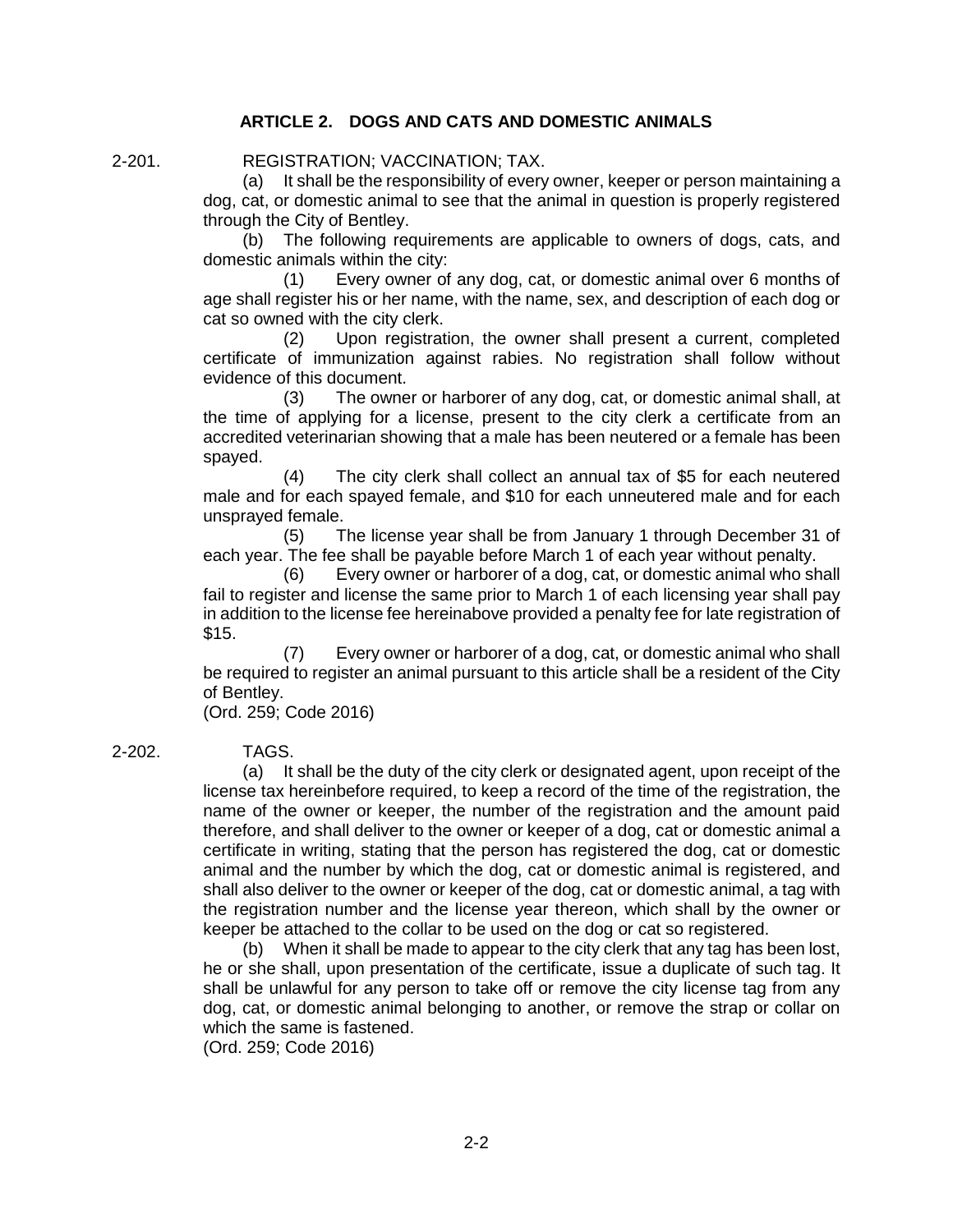2-203. VISITING DOGS, CATS, AND DOMESTIC ANIMALS. The provisions of this article with respect to registration shall not apply to any dog, cat or domestic animal owned by any person visiting or temporarily remaining in the city for less than 30 days. However, such dog, cat, or domestic animal shall be kept under restraint by the owner thereof at all times. (Ord. 259; Code 2016)

2-204. RUNNING AT LARGE. (a) It shall be unlawful for the owner or harborer of any dog or cat or domestic animal to permit such animal to run at large within the city at any time;

> (b) Any dog or cat or domestic animal running at large within the city shall be impounded as set out in section 2-205;

> (c) The owner or harborer of any dog, cat or domestic animal impounded for running at large without the tag required by section 2-202 shall, for the first offense, pay a fine of \$25 plus the board bill; for the second offense a fine of \$50 plus the board bill; for the third and subsequent offense a fine of \$100 plus the board bill.

> (d) For the first offense of an animal running at large with a tag as required by section 2-202, the owner or harborer claiming any animal, shall in addition to presenting a license receipt, pay the cost of the board bill and a \$20 fee. For a second offense, the owner or harborer shall pay a fee of \$40 plus the board bill. For a third and all subsequent offenses, the owner or harborer shall pay a fee of \$100 plus the cost of the board bill.

> (e) The owner, not the animal, shall be considered in the offense as the responsible party. The owner is responsible for all animals under their control and the number of offenses uncured is against the owner and not the animal or animals in party to the offense.

(Ord. 259; Code 2016)

2-205. IMPOUNDMENT. (a) Any dog, cat or domestic animal in violation of the provisions of this article shall be subject to impoundment by the city. A record of all dogs, cats, or domestic animal impounded shall be kept by the city containing the following information: breed, color, sex, weight, height, identifying marks, registration number (if any) and date of impoundment.

(b) If the dog, cat, or domestic animal impounded has a current registration tag attached to its collar, if applicable, the owner of such animal as shown by the records of the Police Department shall be notified by phone or in writing, if no contact has been made, as soon as possible. If at the end of 3 business days the City Police Chief has been unable to locate the owner, or the owner, upon having been located, refuses to claim or redeem said dog, cat or domestic animal then the dog, cat or domestic animal may be sold, euthanized or otherwise disposed of.

(c) If the animal impounded has no current registration tag, it shall be kept for 72 business hours or 3 business days. If within that time the owner does not appear to claim the animal, it may be sold, euthanized or otherwise disposed of.

(d) If within the impoundment period, the owner of an impounded animal does appear and redeem the animal, it shall be turned over to the person claiming it upon payment of the actual costs of impoundment, and upon compliance with the registration provisions of this article.

(e) Any animal impounded may not be released without current vaccinations documented.